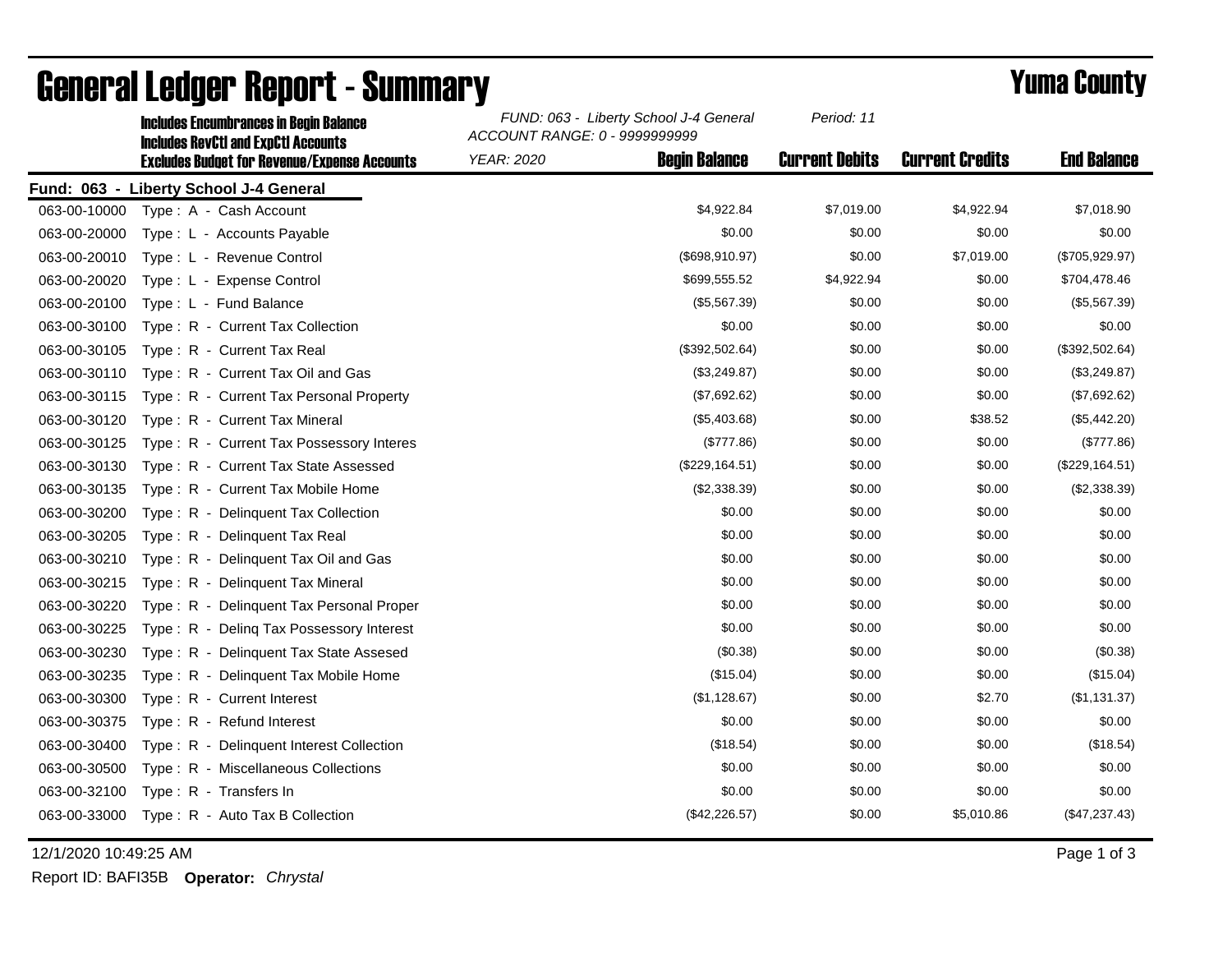| <b>General Ledger Report - Summary</b>              |                                                                                      |                                        |                                                                         |                             |               | Yuma County           |                                  |                    |
|-----------------------------------------------------|--------------------------------------------------------------------------------------|----------------------------------------|-------------------------------------------------------------------------|-----------------------------|---------------|-----------------------|----------------------------------|--------------------|
|                                                     | <b>Includes Encumbrances in Begin Balance</b><br>Includes RevCtI and ExpCtI Accounts |                                        | FUND: 063 - Liberty School J-4 General<br>ACCOUNT RANGE: 0 - 9999999999 |                             | Period: 11    |                       |                                  |                    |
| <b>Excludes Budget for Revenue/Expense Accounts</b> |                                                                                      |                                        | YEAR: 2020                                                              | <b>Begin Balance</b>        |               | <b>Current Debits</b> | <b>Current Credits</b>           | <b>End Balance</b> |
|                                                     | Fund: 063 - Liberty School J-4 General                                               |                                        |                                                                         |                             |               |                       |                                  |                    |
| 063-00-33100                                        | Type: R - Auto Tax A & F Collection                                                  |                                        |                                                                         |                             | (\$14,392.20) |                       | \$0.00<br>\$1,966.92             | (\$16,359.12)      |
| 063-00-49100                                        | Type: X - Treasurer Fees                                                             |                                        |                                                                         |                             | \$1,605.72    |                       | \$0.00<br>\$0.10                 | \$1,605.82         |
| 063-00-49401                                        | Type: X - Transfer Out                                                               |                                        |                                                                         |                             | \$0.00        |                       | \$0.00<br>\$0.00                 | \$0.00             |
| 063-00-49500                                        | Type: X - Checks Written / ACH Transfer                                              |                                        |                                                                         |                             | \$697,949.80  | \$4,922.84            | \$0.00                           | \$702,872.64       |
|                                                     |                                                                                      | Fund: 063 - Liberty School J-4 General |                                                                         | Totals:                     | \$644.55      | \$16,864.88           | \$18,960.94                      | (\$1,451.51)       |
|                                                     |                                                                                      | <b>Total Fund Revenues:</b>            | \$7,019.00                                                              | <b>Total Fund Expenses:</b> |               | \$4,922.94            | <b>Net Revenue Over Expense:</b> | \$2,096.06         |